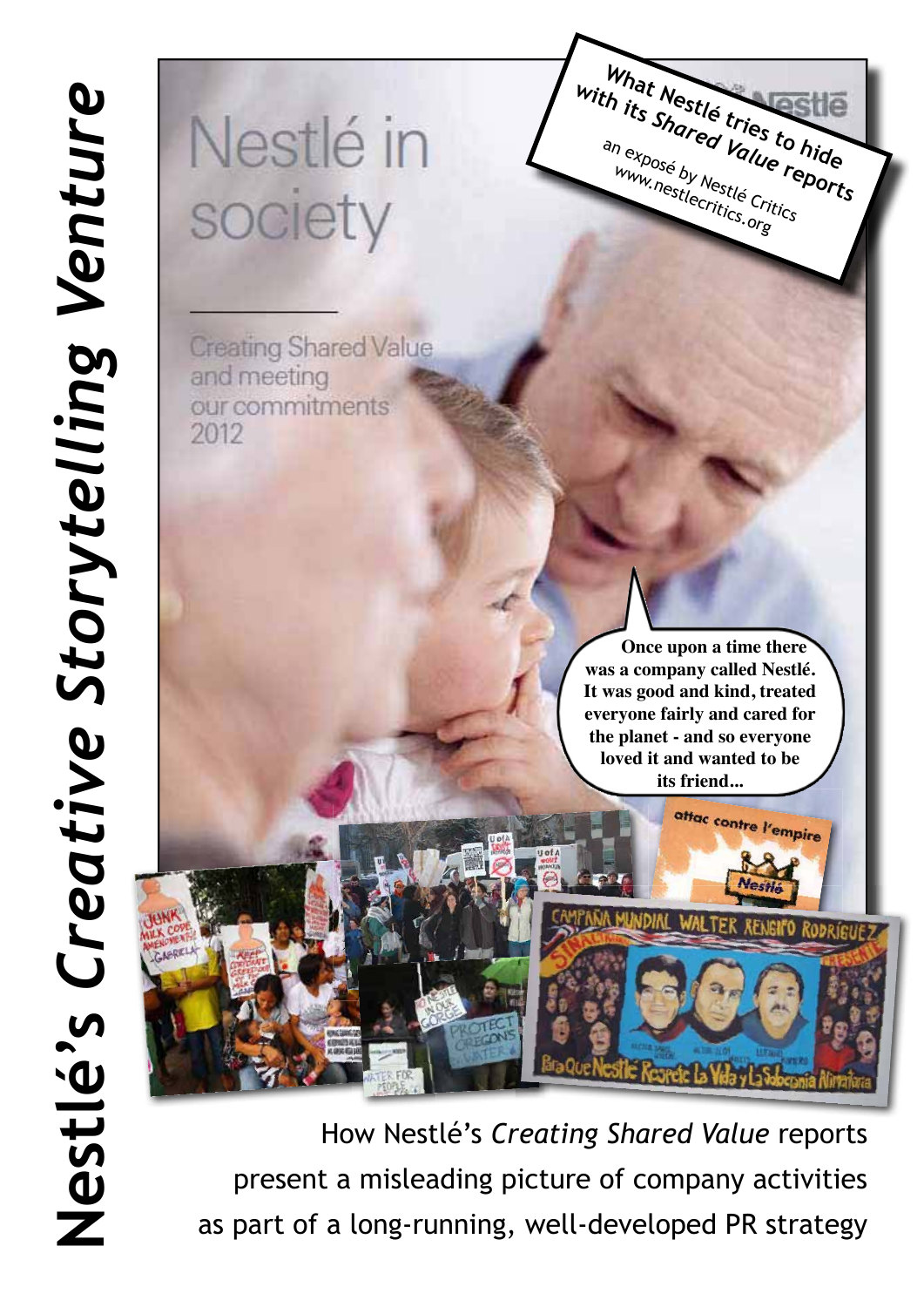# **Published April 2013 by independent experts who monitor Nestlé around the world.**

#### **Preview version to coincide with the Nestlé AGM 11 April 2013**

#### **(pages 10 - 15 are taken from the Nestlé's Global Compact Cover-up, 2009 and will be updated)**

#### **Nestlé's actions speak louder than its words.**

#### **Cover pictures:**

- Protests in the Philippines over Nestlé's attempt to weaken baby milk marketing regulations, 2012.
- Protests in Canada over an honorary degree to Nestlé Chairman Peter Brabeck-Letmathé, 2012.
- Protests in the US over Nestlé's water bottling operations, 2010
- Image of trade unionist organisers at Nestlé plants killed by paramilitaries in Colombia, from the 2009 report
- Attac Switzerland book on Nestlé in January 2013 a Swiss court ordered Nestlé to pay damages and costs to campaigners for infiltrating the group with a spy when the book was being produced.

#### **Visit the site www.nestlecritics.org for the latest information from Nestlé Critics.**

|                                                             | This is a Nestlé-Free Zone<br><b>Boycott Nestlé - protect infants</b><br>Fill Buse of Amasterding - ONE MILLION CAMPROON Qualched                                                                                                                                                                                                            |                                                                                          |
|-------------------------------------------------------------|----------------------------------------------------------------------------------------------------------------------------------------------------------------------------------------------------------------------------------------------------------------------------------------------------------------------------------------------|------------------------------------------------------------------------------------------|
| <b><i><u>Hadili's Actions</u></i></b><br><b>Hutry Nills</b> | Nestle's actions speak louder than its words                                                                                                                                                                                                                                                                                                 | search.                                                                                  |
| Chocolabe                                                   | Whiteau by John Internation                                                                                                                                                                                                                                                                                                                  | $-1141$                                                                                  |
| Cotton<br><b>Water</b>                                      | Neste, the World's Largest Food Company, boasts there is not a country on the planet where it.<br>does not tiperate.                                                                                                                                                                                                                         | Take a look                                                                              |
| <b>Visitors' Comments</b><br><b>Labour Raintinna</b>        | It produces many Public Relations (PR) materials boasting of its positive impact and dismissing<br>Nasty<br>critics. For Nextit/s words, sentwaw.nestle.com                                                                                                                                                                                  | Philippines - overview                                                                   |
| Colorabia<br>Japan                                          | This website acts as a portal for those who want to know if Nestiti's words truly reflect its actions.<br>The different sections are maintained by experts whose organisations monitor what Westill is really doing on the<br>ground. If you would like to write for this site, contact the Administrator with details of your organisation. | More than saven years<br>have now passed since.<br>the more than 600<br>employees at the |
| <b>Philippines</b><br>Warkers' Comments                     | Check back frequently for new additions as this site is developed and for the latent news. You can also scan this<br>page with your RSS reader or copy and peste this link:                                                                                                                                                                  | Cabuyao factory of<br>Neglié Philippines, Inc.<br>went on strike to enforce              |
| <b>Social Responsibility</b><br>Nutrition, Health and       | feed (www.nestlecritics.org/index.php?opton=com.ind rss&id=2<br>Vulture campaign intege.                                                                                                                                                                                                                                                     | their right to negotiate<br>their retirement benefits:<br>The Suprema Court's            |
| Wellriege<br><b>Advanced Search</b>                         | Leet to mind 1 (a) = (7), 2000 at 34.38 PM (                                                                                                                                                                                                                                                                                                 | nepsided rulings in their<br>favor on this issue have<br>failed to render justice.       |
| Site HSS feed                                               | Haad muse                                                                                                                                                                                                                                                                                                                                    | as the Bwiss                                                                             |
| <b>The Manbo License</b>                                    | Latest Postings                                                                                                                                                                                                                                                                                                                              | multinational food<br>company continues to<br>duly the court's                           |
|                                                             | ILRF Update March 2009; Neetle and Child Labor in the Cocoa Industry<br>NGOs excess Neeth at 'the other Dayos' meeting 30 January<br>Nextle basith cisima relacted in UK, but promoted in Bangladeah<br>Nextle's 'no melamine found' in products claim examined                                                                              | decisions.                                                                               |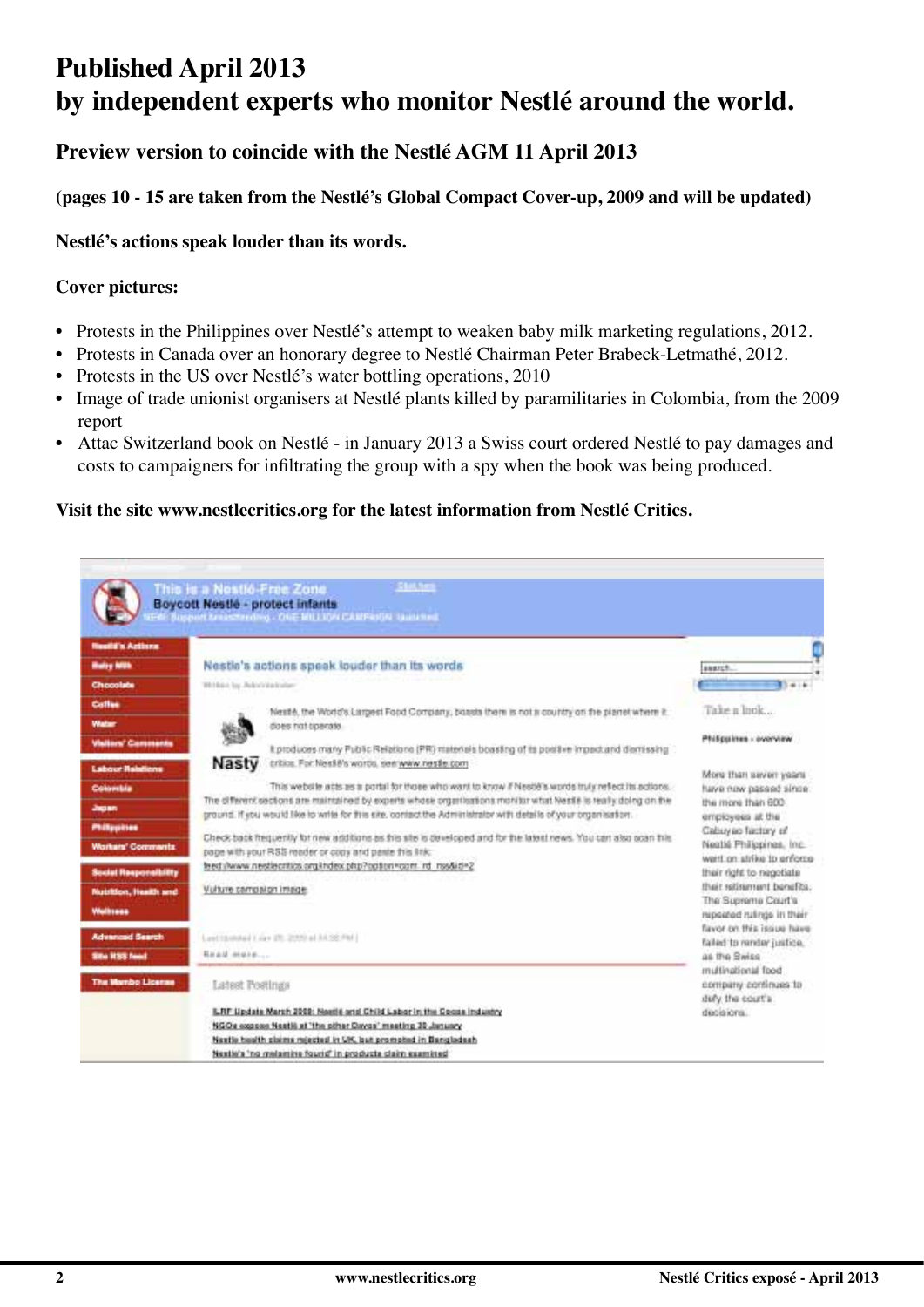### **How Nestlé's** *Creating Shared Value* **reports cover up malpractice and bring the UN voluntary initiative for corporate responsibility into disrepute**

#### **Nestlé is engaged in a** *Creative Storytelling Venture* **to cover up malpractice - and the UN Global Compact helps it get away with it**

Nestlé is 'widely boycotted' and criticised because of its aggressive marketing of breastmilk substitutes<sup>1</sup> and other human rights and environmental abuses. Nestlé attempts to neutralise pressure to make required changes in a strategy developed by PR guru Raphael Pagan in the 1970s, which continues today, with some modifications. This involves attempting to improve the companies image through its *Creative Storytelling Venture* or CSV, in which it produces reports presenting the company in a positive, though dishonest, way. In recent years these reports have been posted on the website of the UN Global Compact, which gives Nestlé a prominent platform to tell its stories. At the same time it attempts to undermine critics, sometimes in underhand ways, including infiltrating campaign groups<sup>2</sup>.

Concerns raised by critics include:

- aggressive marketing of baby milks and foods and undermining of breastfeeding, in breach of international standards;
- trade union busting and failing to act on related court decisions;
- failure to act on child labour and slavery in its cocoa supply chain;
- exploitation, particularly in the dairy and coffee sectors;
- environmental degradation, particularly of water resources;

#### **The Global Compact is integral to Nestlé's CSV Strategy**

The United Nations Global Compact is<sup>3</sup>: "*a strategic policy initiative for businesses that are committed to aligning their operations and strategies with ten universally accepted principles in the areas of human rights, labour, environment and anti-corruption."* Nestlé uses its involvement to promote itself in a way that is at odds with the evidence presented by critics. For example, it claims in its *Creating Shared Value* report 2012<sup>4</sup>:

*Our Corporate Business Principles incorporate the 10 UN Global Compact (UNGC) Principles on Human Rights, Labour, the Environment and Corruption. They reflect the basic concepts of fairness, honesty and respect for people and the environment in all our business actions.* 

#### **The Global Compact Office refuses apply Integrity Measures to Nestlé**

The Nestlé Critics made a formal complaint to the Global Compact Office (GCO) in 2009 under the terms of the so-called Integrity Measures. The GCO has not only refused to take the actions it could and should take under these measures, it has refused outright to provide an explanation as to why (page 5).

Instead it allows Nestlé to be a Patron Sponsor and, as Nestlé boasts in its latest CSV report, a LEAD member. It falls to those with a genuine interest in corporate accountability to look behind Nestlé's claims and to expose what it is really doing.



**Nestlé sponsors Global Compact events, such as its Leader Summit 2010, where it was Patron Sponsor. The Global Compact Office posts Nestlé's CSV reports on its website and refuses to apply the Integrity Measures when formal complaints are registered.**



**In January 2013 a Swiss court ordered Nestlé and its security firm, Securitas, to pay damages and costs to members of Attac Switzerland after infiltrating the group to spy on campaigners producing the above book.**

**The court rejected Nestlé's argument that campaigners are legitimate targets and its boast it would do the same again**

- 1. *"The GMI Poll showed that along with Nestlé, several brands were widely boycotted. The most boycotted were generally the largest companies with the greatest visibility of which Nestlé is one."* Dr. Gayle Crozier Willi, Nestlé, letter 10 April 2007, available at: http://bit.ly/10Lpz7Z
- 2. *No appeal from Nestlé in spying case,*  Baby Milk Action press release, 23 March 2013, http://bit.ly/12IoRw7
- 3. unglobalcompact.org
- 4. *Nestlé in Society: Creating Shared Value, 2012.* Nestlé, Geneva.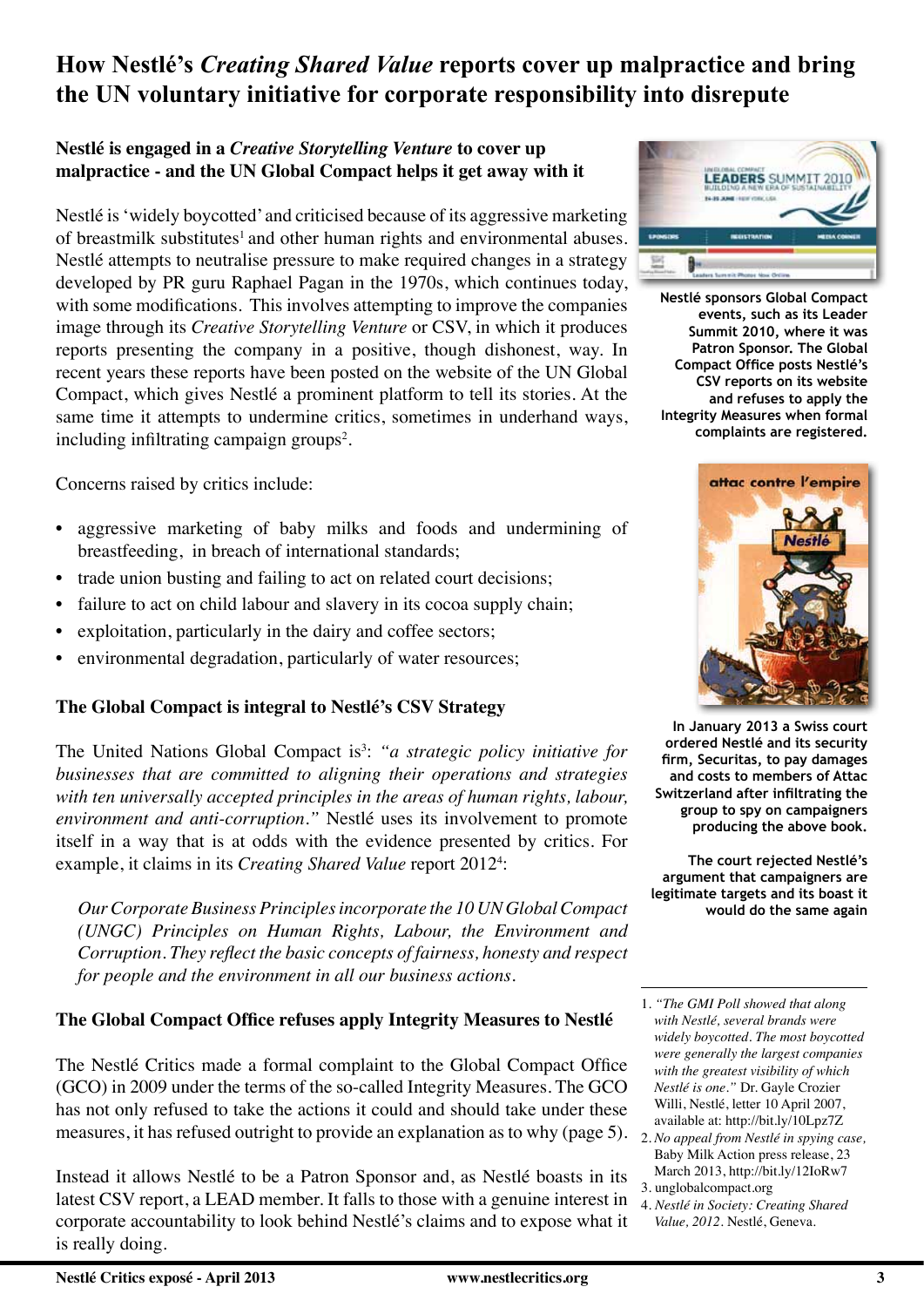## **The ten principles of the UN Global Compact and how Nestlé breaks them**

The UN Global Compact Office has taken no action over the report submitted to it by the Nestlé Critics in 2009<sup>1</sup> (right) with a call for Nestlé to be excluded in line with the Global Compact Integrity Measures for 'egregious violations' and bringing the initiative into disrepute.

The table below from the 2009 report sets out Nestlé claims and some of the things that are missing from its reports or are misrepresented in them. The UN Global Compact office should have expelled Nestlé for bringing the concept of self-regulation into disrepute, but has refused to take the action it could or should take under the Integrity Measures<sup>2</sup> - and refuses to explain why not<sup>3</sup>.



|                                                                                                                                                                                                                                                                                                                                                                                                                       | Nestlé cites                                                                                                                                                                                                                                                                        |                                                                                                                                                                                                                                                                                                                                                                                                                                                                                                   |
|-----------------------------------------------------------------------------------------------------------------------------------------------------------------------------------------------------------------------------------------------------------------------------------------------------------------------------------------------------------------------------------------------------------------------|-------------------------------------------------------------------------------------------------------------------------------------------------------------------------------------------------------------------------------------------------------------------------------------|---------------------------------------------------------------------------------------------------------------------------------------------------------------------------------------------------------------------------------------------------------------------------------------------------------------------------------------------------------------------------------------------------------------------------------------------------------------------------------------------------|
| <b>Global Compact principle</b>                                                                                                                                                                                                                                                                                                                                                                                       |                                                                                                                                                                                                                                                                                     | Nestlé neglects to say                                                                                                                                                                                                                                                                                                                                                                                                                                                                            |
| <b>HUMAN RIGHTS</b><br>Principle 1: Businesses should support and respect<br>the protection of internationally proclaimed human<br>rights.<br>Principle 2: make sure that they are not complicit in<br>human rights abuses.                                                                                                                                                                                           | Expansion of participation in<br>International Cocoa Initiative<br>and<br>Nestlé-specific cocoa<br>projects in West Africa.                                                                                                                                                         | • Nestlé is criticised for lack of action<br>on child labour and slavery in its cocoa<br>supply chain.<br>· Nestlé disrespects the Convention on<br>the Rights of the Child in its baby food<br>marketing and other rights in its treatment<br>of workers, particularly trade unionists.                                                                                                                                                                                                          |
| <b>LABOUR STANDARDS</b><br>Principle 3: Businesses should uphold the freedom<br>of association and the effective recognition of the<br>right to collective bargaining;<br>Principle 4: the elimination of all forms of forced<br>and compulsory labour;<br>Principle 5: the effective abolition of child labour;<br>and<br>Principle 6: the elimination of discrimination in<br>respect of employment and occupation. | We launched a new Nestlé<br>supplier Code, which has<br>provisions on working hours,<br>compensation and non-<br>discrimination; prohibits<br>prison labour; and states<br>Nestlé's rights to audit,<br>request corrective measures<br>and terminate contracts.                     | • Nestlé has failed to abide by repeated<br>court rulings in the Philippines to<br>recognise trade union rights and negotiate<br>with labour representatives.<br>• Nestlé is criticised for trade union<br>busting actions in countries such as<br>Colombia.<br>• Nestlé is criticised for its negative<br>impact on cocoa, coffee and dairy<br>farmers. It uses a Fair Trade certified<br>coffee brand involving just 0.1% of<br>suppliers as a PR tool, while failing to<br>give wider support. |
| <b>ENVIRONMENT</b><br>Principle 7: Businesses should support a<br>precautionary approach to environmental<br>challenges;<br>Principle 8: undertake initiatives to promote greater<br>environmental responsibility; and<br>Principle 9: encourage the development and<br>diffusion of environmentally friendly technologies.                                                                                           | Reduced water consumption<br>and influencing supply<br>chain to adopt good water<br>management practices;<br>higher energy efficiency<br>and lower GHG emissions;<br>optimized packaging<br>volumes and sustainable<br>packaging;<br>founding signatory, UNGC<br>CEO Water Mandate. | · Nestlé's bottled water marketing<br>strategy has been criticised for<br>undermining support for municipal water<br>supplies.<br>• Nestlé is accused of adverse impact on<br>water suppliers in both developing and<br>industrialised countries.                                                                                                                                                                                                                                                 |
| <b>ANTI-CORRUPTION</b><br>Principle 10: Businesses should work against<br>corruption in all its forms, including extortion and<br>bribery.                                                                                                                                                                                                                                                                            | Establishment of Nestlé<br>Code of Business Conduct.                                                                                                                                                                                                                                | • Nestlé has been cited in price-fixing<br>cases on three continents.                                                                                                                                                                                                                                                                                                                                                                                                                             |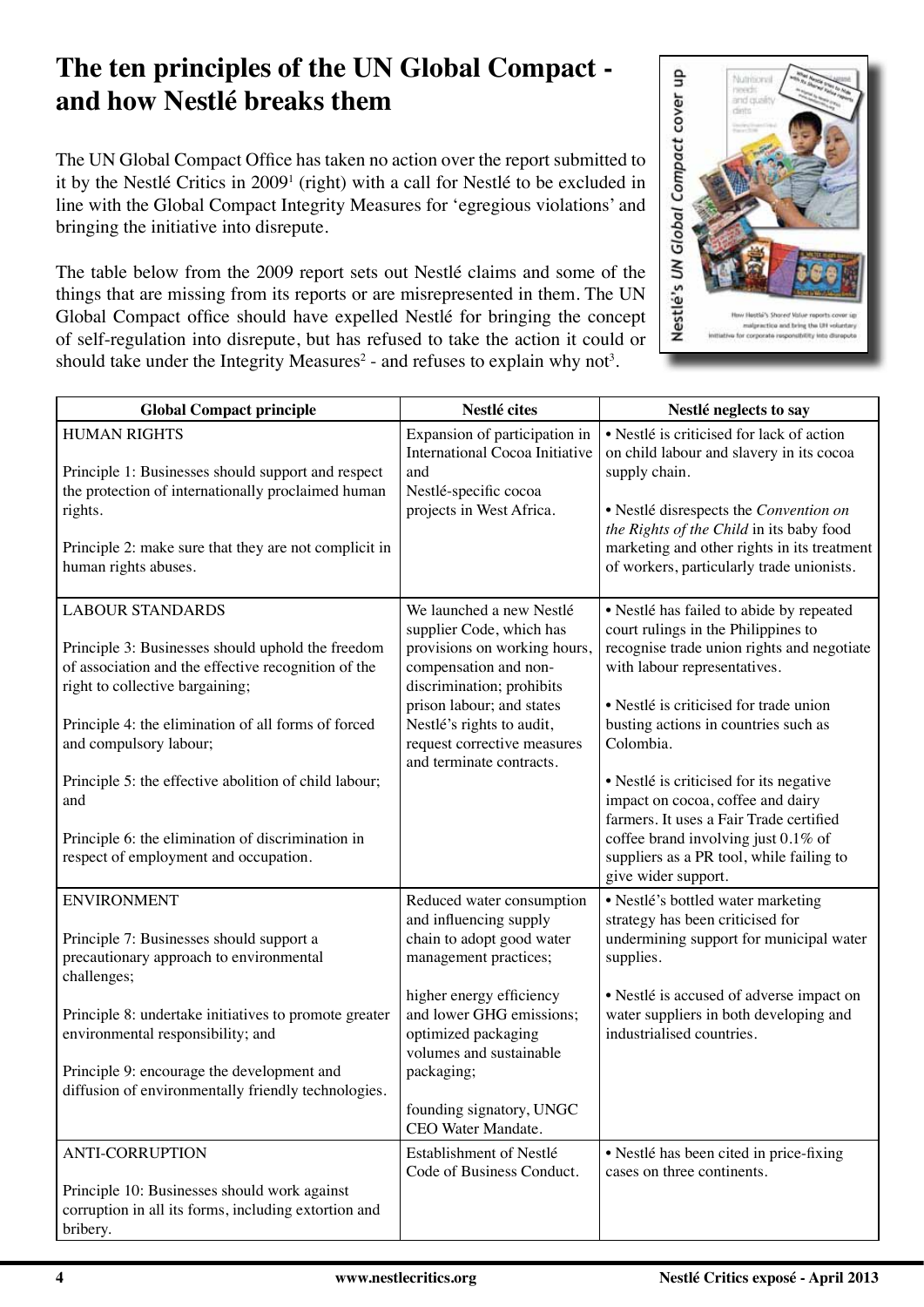#### **The United Nations corporate responsibility scheme fails the integrity test - no action taken over 'patron sponsor' Nestlé**

The official complaint was registered with the GCO in 2009 and since then correspondence with Nestlé on the matters raised has been copied to the GCO. The GCO has done absolutely nothing other than send our letters to Nestlé a second time. It refuses to consider the content of the letters - or the inadequacy of Nestlé's responses. We have asked the GCO to take other action called for in the Integrity Measures. For example, these state:

*'The Global Compact Office would be available to provide guidance and assistance, as necessary and appropriate, to the participating company concerned, in taking actions to remedy the situation that is the subject matter of the allegation in order to align the actions of the company with its commitments to the Global Compact principles.'*

The GCO responded saying that it can ONLY *'facilitate adherence to the principles of the Global Compact through openness and enhanced communication.'* That is, uselessly sending our letters to Nestlé a second time and ignoring its replies. However, the Integrity Measures allow it to do much more: *'The Global Compact Office may, in its sole discretion, take one or more of the following steps, as appropriate...'* 

The list includes: *'Refer the matter to one or more of the UN entities that are the guardians of the Global Compact principles for advice, assistance or action.'* Yet the GCO refuses to consult the UN legal experts who provide governments with advice on interpretation of the UN Resolutions which Nestlé accuses campaigners of misinterpreting. The GCO says it is not qualified to evaluate Nestlé's comments or the reports posted on the GCO site, so why not do as the Integrity Measures state and ask UN entitites who are qualified?

The Integrity Measures call for a review of communications which can lead to the company being excluded from the initiative if dialogue does not resolve the issue. Pressed on why it will not conduct this review, the GCO responded to Baby Milk Action, *'As you well know, the Global Compact Office is not an adjudicatory body.'* We asked the GCO to clarify why it was not taking the actions set out in the Integrity Measures - and it responded, *'we do not plan to provide a point-by-point response.'* We have sent our list of questions of the UN Secretary General asking for assistance (we asked the GCO to pass our letter to its Board through its usual channels, but it refused to do so).

The GCO has told us in previous correspondence that not a single company has been excluded from the Global Compact following a complaint by a civil society organisation under the Integrity Measures.

**Eveline Lubbers writes on Nestlé's PR strategy in her book**  *Secret Manoevres in the Dark* **(2012)**

*'The Nestlé case offers a clear example of the two sides of PR. On the one hand, there is a public strategy to create an image of a company with a sound policy of corporate social responsibility, while on the other hand the company engages in covert strategy to undermine its critics.* 

*The examples discussed [in the Nestlé chapter in the book] show that this dual strategy has been applied consistently from the 1970s up to the present day.'* 





**The UN Global Compact Office had a forceful presence at the RIO+20 summit, advocating corporate self-regulation.** 

**The media reported on Executive Director Georg Kell's mission to clean up the organisation:** *'More than 750 businesses... are likely to be kicked out in the next six months alone, with hundreds more to follow. These are on top of the 3,100 businesses already delisted in the past few years.'*

**The reports did not mention that these companies were excluded for failing to provide Communications on Progress - such as Nestlé's CSV reports and that not a single company has been excluded following complaints by civil society under the Integrity Measures.** 

**Nestlé's gains 100% scores on the Global Compact website for the issues covered by its reports - but there is no checking of whether the claims are true or investigations of evidence showing they are not.**

- 2. http://www.unglobalcompact.org/ AboutTheGC/IntegrityMeasures/
- 3. *UN Global Compact punishes companies for failing to play its greenwash game, but not for violating its Principles* BMA press release 29 March 2012ttp://bit.ly/ZFQWDO

<sup>1.</sup> Nestlé's UN Global Compact Coverup, Baby Milk Action, 2009. http://bit.ly/12KFbZt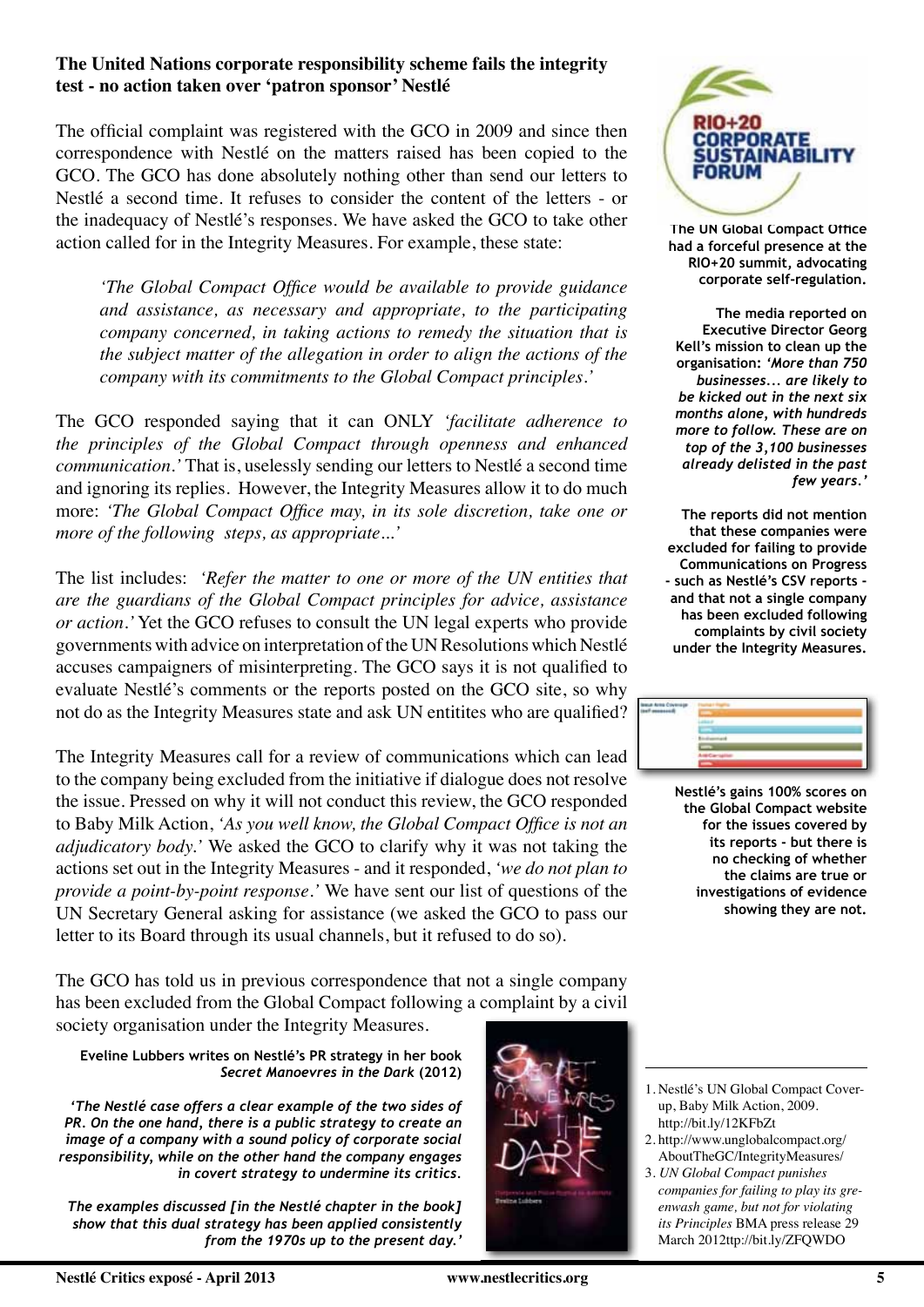**BABY MILK ACTION** 





*'Fight the Nestlé Monster'* **demo, Nestlé (UK) HQ, 19 May 2012.**

**Nestlé is one of the four most boycotted companies on the planet over its baby milk marketing. While the boycott has forced some changes in policies and practices, executives invest in trying to undermine critics and polish the company's image.**



**Hearings in the US Senate in 1978 were one result of the first boycott of Nestlé.**

**The exposure of aggressive marketing of baby milks led to the World Health Assembly adopting a marketing code in 1981 - and Nestlé to recruit Raphael Pagan to demonise campaigners and put in place a strategy to improve the company's image.** 

**The basics of Pagan's strategy are still followed by Nestlé today.**

# **Look at what Nestlé does, not just what it says it does - and mark it down for dishonesty**

#### **Nestlé - the master of deception**

Nestlé is perhaps the world's leading company on how to divert criticism of harmful business practices to minimise the changes it has to make and head off action by regulators. It began this path in the 1970s following the Public Relations (PR) disaster of the 'Baby Killer' trial, when it tried to scare off critics of its baby milk marketing with an ill-judged libel action. More recently it has resorted to dirty tricks, including using spies to gather information on critics (in January 2013 a court ordered it to pay damages to members of ATTAC Switzerland).

Key amongst the strategies developed by its 1970s PR guru, Raphael Pagan, is socalled 'two-step communication', where other organisations relay Nestlé's messages, giving them the appearance of legitimacy.

Nestlé's *Creating Shared Value* reports are a prime example of this. It is unsurprising that initiatives that rate companies based on company reports - rather than by monitoring what companies actually do - give Nestlé a good score. If they wanted to hold corporations to account, they would mark companies such as Nestlé down for dishonesty when the claims do not reflect reality.

#### **The origin of the Nestlé PR strategy and the** *Creative Storytelling Venture*

Nestlé hired PR guru Raphael Pagan when the public health disaster of its baby food marketing blew up in its face in the 1970s. The seeds of the scandal began with Henri Nestlé and farine lactée, a milk and cereal concoction now considered unsuitable for infant feeding, first marketed in 1867. Within seven years, the company was selling 500,000 boxes of 'Nestlé Milk Food' in Europe, the United States, Argentina, Mexico and the Dutch East Indies. So began the commercial assault on breastfeeding cultures and the creation of bottle-feeding cultures, which in some countries is only now beginning to be reversed<sup>1</sup>.

The World Health Organisation (WHO) recommends that infants be exclusively breastfed for 6 months with continued breastfeeding for up to 2 years of age or beyond<sup>2</sup>. Denied the protection provided by breastmilk - a living substance - babies are more likely to become sick and, in conditions of poverty without access to health care, more likely to die. According to the World Health Organisation (WHO) and the UN Children's Fund (UNICEF), 1.5 million infants die each year because they are not adequately breastfed<sup>3</sup>.

While cow's milk is now modified in more sophisticated ways to produce infant formula, it continues to be the case that babies fed on it are at greater risk of short and long-term illness than breastfed babies. The World Health Assembly introduced *International Code of Marketing of Breastmilk Substitutes* in 1981 and manufacturers and distributors are required to ensure their marketing activities at every level comply with the Code and subsequent, relevant Resolutions. Nestlé continues to systematically violate these measures, for example promoting its formula today with the false claim that it 'protects' babies (page 8), while following the strategy developed by Raphael Pagan.

Raphael Pagan's strategy has been described and documented by Judith Richter in the Cornerhouse briefing paper *Engineering of Consent4* and the book *Holding Corporations Accountable5* in her analysis of the wider issues. The strategies developed in the 1970s have been pursued ever since and expanded, as Eveline Lubbers comments in her 2012 book *Secret Manoeuvres in the Dark* (page 5).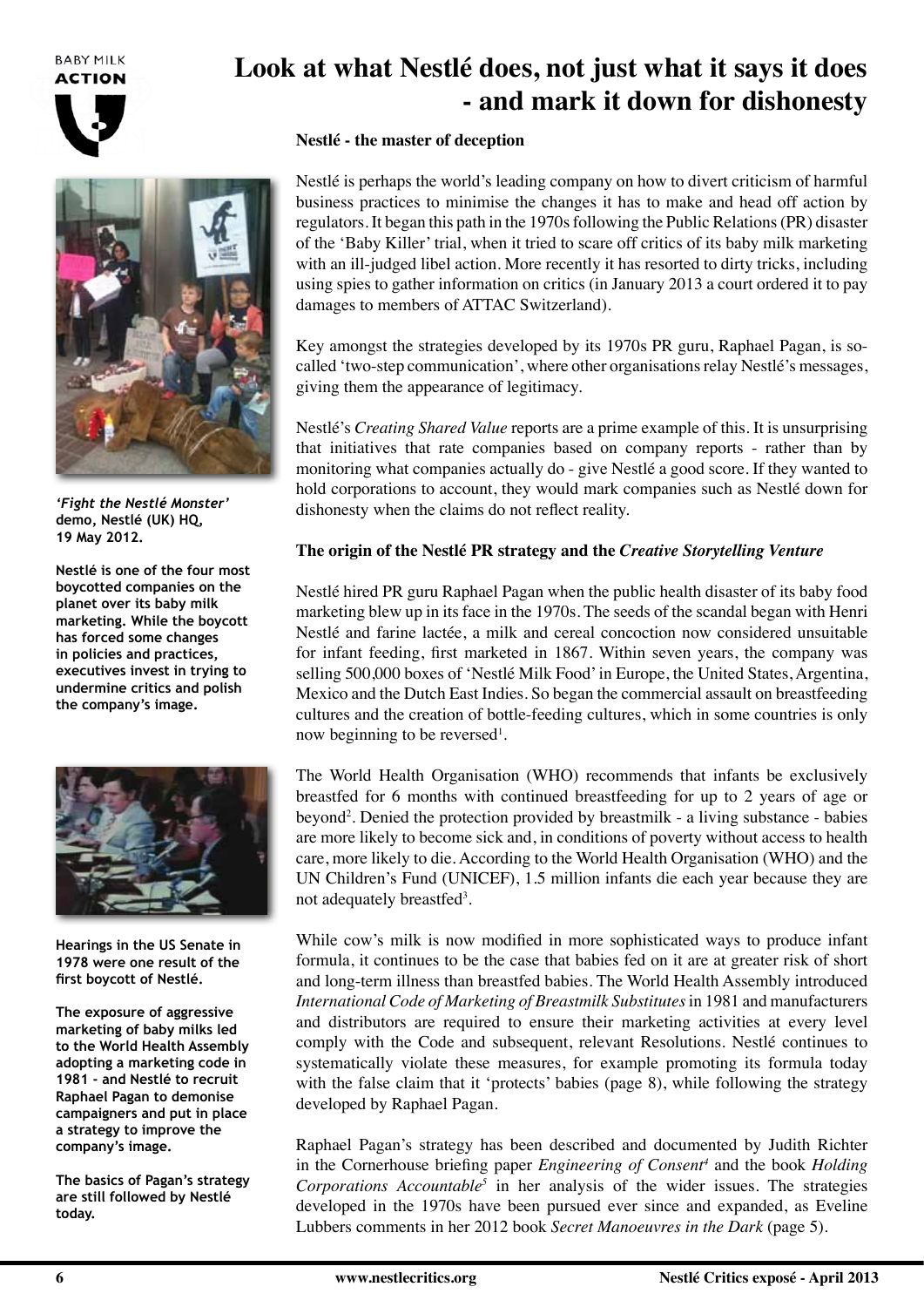From Judith Richter's paper on *Engineering of Consent* (with additions in italics to bring it up to date<sup>6</sup>):

While working for Nestlé, Pagan spelled out a comprehensive corporate PR strategy for TNCs to fight for corporate 'survival' and to deal 'constructively and effectively' with the 'international regulatory mood'.

This strategy included:

- establishing an issues management unit (such as Nestlé's Coordination Center for Nutrition) with a "responsive, accurate corporate issue and trends warning system and analysis capability"; *In 2011 Nestlé inaugurated its Digital Acceleration Team to monitor billions of postings on the internet to sound alarms when its name and interests are mentioned.*
- "organizing effective NGOs, and gaining representation for them at every possible UN agency". (By NGOs, Pagan meant generally international business organisations such as the International Council of Infant Food Industries (ICIFI) which subsequently became the International Association of Infant Food Manufacturers (IFM); *In 2012 the World Health Organisation expressed concern that its associated organisation, the Pan American Health Organisation had taken funding directly from Nestlé.*
- working with national and international civil servants, "not to defeat all regulation, but to create regulation that legitimizes and channels our rights, opportunities and contributions"; *In 2013 Nestlé is leading a campaign to have a new law introduced by Congress in the Philippines that will replace existing strong regulations; Members of Congress have been told that US\$400 million in investment will be lost if Nestlé's law is not passed.*
- "allying ourselves to some affirmative popular aspirations in the world so as to be visibly contributing not only to the world's wealth, but to its finding a freer and more open road toward meeting its heart-felt needs than the road offered by the statists or by the no-growth small-is-better redistributionists" while at the same time "reaching out to hold an ongoing dialogue with the many new publics whose understanding we need to remain in business"; *In April 2013 Nestlé will be unveiling its latest Creating Shared Value report that presents the company as solely a force for good, while misrepresenting its activities and their impact.*
- separating the "fanatic" activist leaders from those who are "decent concerned" people, and "stripping the activists from the moral authority they receive from their alliance with religious organizations". *In 2007 the Methodist Church Central Finance Board invested £1 million in Nestlé, claiming this would enable it to influence change through engagement as a complementary strategy to the Nestlé boycott (Nestlé has since falsely implied that the Methodist Church has ended its support for the boycott). Nestlé's CSV summary report 2012 states that Nestlé is involved in stakeholder dialogue with around 35 different NGOs and interest groups through annual stakeholder convenings. At the same time, Nestlé rejects IBFAN's reports of violations and its four-point plan for saving infant lives. It Nestlé accepted IBFAN's plan, this would lead to meetings with a clear purpose and, if Nestlé met its obligations, ultimately the end of the boycott.*

Reading Nestlé's CSV reports with some knowledge of how executives actually run the company soon reveals how bogus these reports are.

Some of the glaring falsehoods in the Nestlé's Creating Shared Value reports will be examined herein.

**In line with Raphael Pagan's strategy, Nestlé backs its PR messages with what it presents as 'independent' assessments. In the CSV report it cites audits by Bureau Veritas, a company it pays to conduct audits to its specification, and which has a shameful history with Nestlé as shown by the case of São Lourenço.** 

**Residents of the historic spa town in Brazil launched a civil action to stop Nestlé pumping water in the red area of maximum vulnerability on the map below.** 



**It took ten years of campaigning and legal action to stop Nestlé's harmful activities in 2006.**

#### **Before stopping, Nestlé said in a past report submitted to the UN**  Global Compact<sup>6</sup>:

*"A Bureau Veritas audit confirms that the test evidence and resultant regulatory approvals do not support allegations that exploitation of the Primavera Well (Sao Lourenço) negatively impacts groundwater in the region."*

**Challenged, Bureau Veritas admitted:** *"our work did not constitute a legal audit as such, nor did it include a review of the on-going civil action"*

- 1. *Checks and Balances in the Global Economy*, Baby Milk Action, for referenced history. http://bit.ly/10TxNJY
- 2. *Global Strategy for Infant and Young Child Feeding*, WHO. http://bit.ly/11VnMOO
- 3. unicef.org/sowc01/maps/maps/ map1nf.htm
- 4. *Engineering of Consent*, Judith Richter, Cornerhouse. http://bit.ly/10TzYxm
- 5. *Holding Corporations Accountable*, Judith Richter, Zed Books, 2002.
- 6. Details and supporting information available at: http://info.babymilkaction.org/ news/pressreleases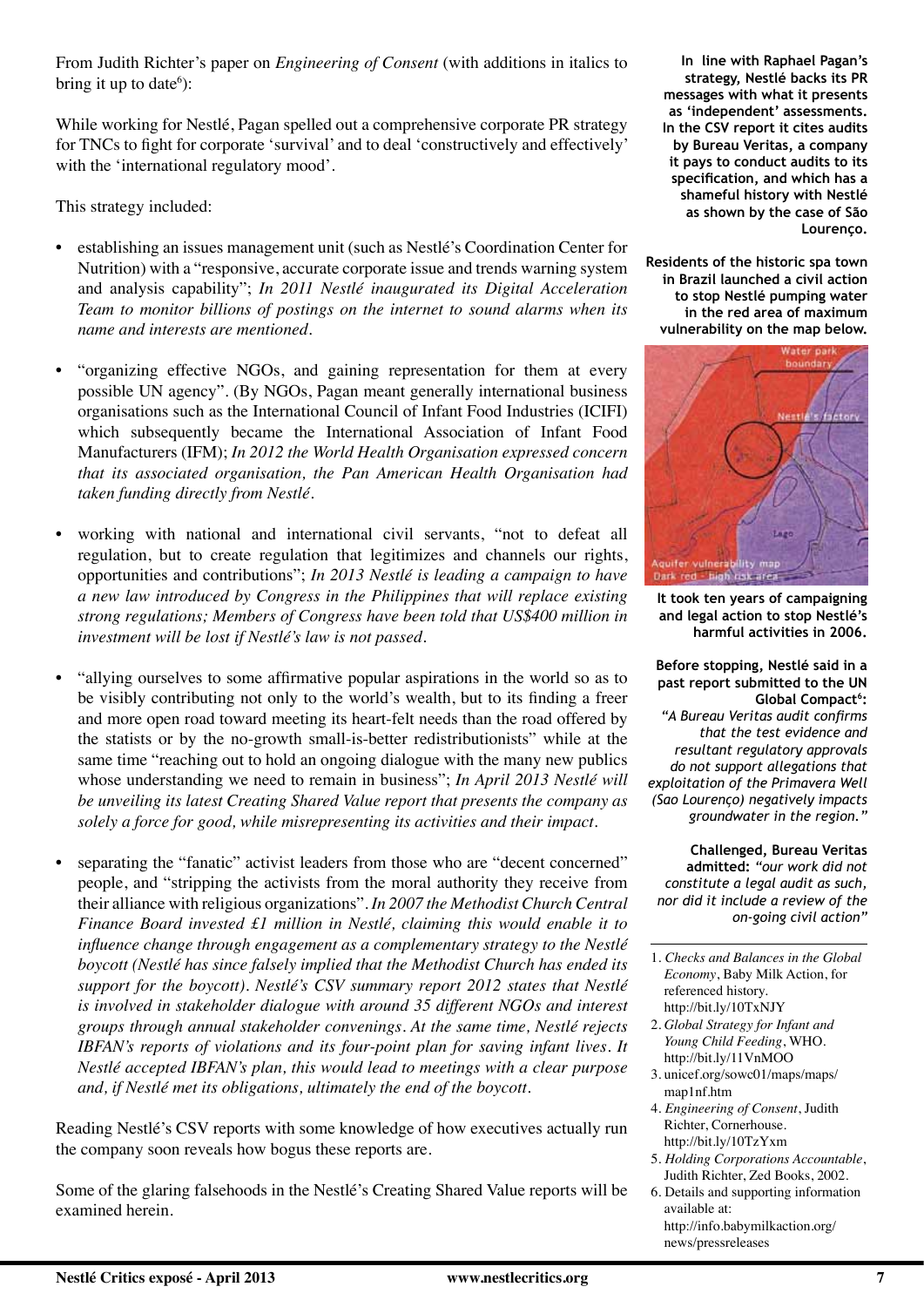**BABY MILK ACTION** 





**Pressure from boycott supporters led to Nestlé dropping its claim that its formula is** *'The new "Gold Standard" in infant nutrition'*  **in 2010. But Nestlé continues to use the bogus claim that its formula 'protects' babies in logos on labels in 120 countries.**



**There are 48 pages of Nestlé violations in IBFAN** *Breaking the Rules, Stretching the Rules 2010* **global monitoring report - including four pages on the 'protect' logos. Yet Nestlé claimed in 2011 that it had to act on just four of the violations (equivalent to 3%) - which includes discontinuing the 'Gold Standard' leaflet following a campaign by boycott supporters.**

# **Nestlé and baby milk undermining infant health and mother's rights**

#### **Nestlé should abide by World Health Assembly marketing standards**

Aggressive marketing of baby foods undermines breastfeeding and contributes to the needless death and suffering of infants around the world. UNICEF has stated<sup>1</sup>:

*Improved breastfeeding practices and reduction of artificial feeding could save an estimated 1.5 million children a year.*

The *International Code of Marketing of Breastmilk Substitutes* was adopted as a minimum standard by the World Health Assembly (WHA) in 1981, which has adopted further Resolutions since to be read alongside it<sup>2</sup>. Article 11.3 of the Code calls on companies to abide by its provisions independently of government measures. The Code and Resolutions are referenced by the UN Committee on the Rights of the Child when it reviews compliance with the Convention on the Rights of the Child<sup>3</sup>.

Hence, under principles 1 and 2 of the Global Compact, Nestlé should abide by the Code and Resolutions in all countries. While claiming to follow them, Nestlé actually applies its own weaker Nestlé Instructions. Since 2009, Nestlé weakened these further, removing a commitment not to advertise milks for older babies if these have the same branding as infant formula for use from birth $4$ .

Baby Milk Action and its partners in the International Baby Food Action Network (IBFAN) monitor actual practices on the ground. Reading Nestlé's CSV reports with a little knowledge of its actual activities soon reveals how bogus they are. Here are some of the glaring falsehoods:

#### **2012 Performance Summary (pg 19 of Nestlé's CSV report)**

Amongst statistics regarding Nestlé use of water, CO2 emissions etc. it states:

*Nestlé contraventions of infant formula marketing policy requiring remediation 19 (2011) 22 (2012)*

*Infant formula marketing staff in higher-risk countries trained in the WHO Code (% of staff) 100 (2011) 100 (2012)*

Behind these figures lies the fact that in 2011 Nestlé rejected 97% of the violations contained in IBFAN's global monitoring report *Breaking the Rules, Stretching the Rules 2010.* It counted 130 violations, but said it would act on just four - and one of those it had already been forced to stop after receiving thousands of emails from Nestlé boycott supporters.

Take Nestlé's claim at face value and you could be forgiven for thinking Nestlé's marketing malpractice is a thing of the past. Yet it continues to endanger health. For example, it refuses to remove claims from formula labels in 120 countries that its products 'protect' babies. In February 2013, Save the Children launched a report which include on-the-ground monitoring and found, for example, that 20 per cent of health professionals surveyed in Pakistan reported gifts from baby-food companies – over half were Nestlé-branded.

Nestlé systematically violates the *International Code* and Resolutions. Hence, Nestlé boast that it has trained 100% of its marketing staff is a cause for censure, not celebration, as it results in unacceptable practices.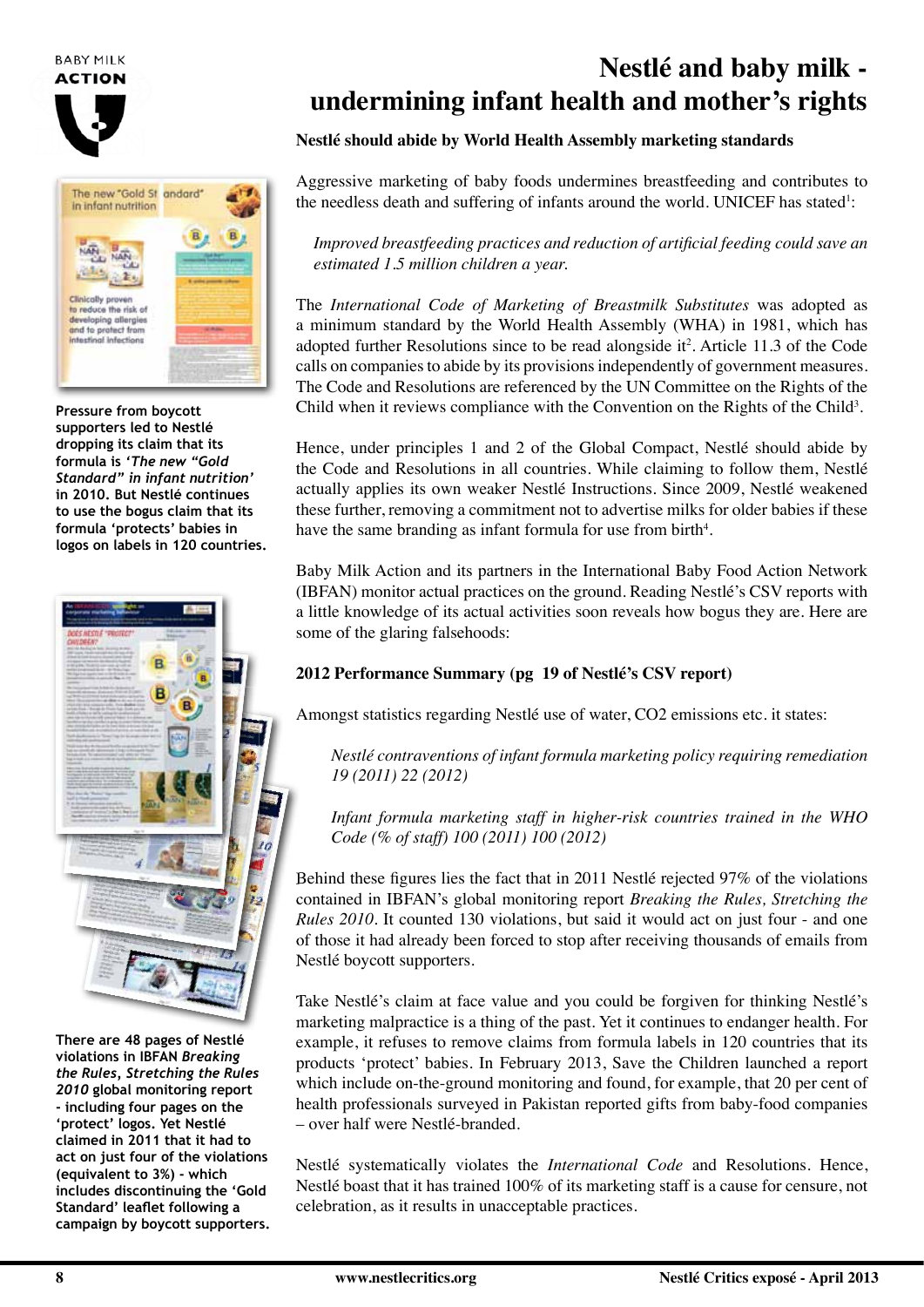#### **Chairman's message and national laws (page 3 of Nestlé's CSV report)**

*We recognise that our position in society brings both opportunities and responsibilities: to do business in compliance with national laws, international standards and our own Nestlé Corporate Business Principles; and in ways that help protect the environment for future generations.* 

Baby Milk Action raises concerns directly with Nestlé in writing and at the Nestlé shareholder meeting. At the 2012 meeting, this included breaches of India's law. In line with Resolutions on conflicts of interest this prohibits companies from organising or sponsoring events for health workers. Nestlé Chairman, Mr. Peter Brabeck-Letmathé, responded by saying it was not for Baby Milk Action to tell him what to do (ignoring the World Health Assembly and the Indian Government). He then showed a film he had prepared for shareholders - about training of health workers, including in India. Nestlé also boasts about these prohibited activities on page 19 of its CSV summary report 2012 - hoping that the majority of readers will be unaware of Indian law and the Resolutions. As a manufacturer of breastmilk substitutes, Nestlé should not use breastfeeding as an excuse to target health workers - it should instead ensure it markets its own products in accordance with the requirements.

The Indian Department of Health confirmed again in March 2012, Nestlé's activities targeting health workers *'are violative of Section (9) of the Infant Milk Substitute Feeding Bottles and Infant Foods (Regulation of Production, Supply and Distribution) Act 1992 and Amendment Act 2003'.*

#### **FTSE4Good (page 62 of Nestlé's CSV report)**

In 2011, we became the first infant formula manufacturer to be included in the *Financial Times Stock Exchange responsible investment index (FTSE4Good), the only index in the world that includes strict criteria on the marketing of breast-milk substitutes.*

Nestlé is excluded from the many ethical investment listings with breastmilk substitutes criteria that Nestlé pretends do not exist and was excluded from FTSE4Good until FTSE weakened the breastmilk substitutes criteria in September 2010. FTSE now looks to company reports, policies and descriptions of management systems - and Nestlé is rewarded for the dishonest presentation of its activities.

FTSE commissions assessments of activities on the ground AFTER companies are included in the FTSE4Good Index. FTSE Chief Executive, Mark Makepeace, wrote to Nestlé CEO, Paul Bulcke, on 14 November 2011 in the context of FTSE4Good with concerns about activities detected in India that could be regarded as promotional and supporting conference attendance was provided as an example.

UNICEF stated when Nestlé was included in the FTSE4Good Index: *'The evidence available to us suggests that all breastmilk substitute manufacturers currently violate the International Code routinely. We are therefore following the inclusion of Nestle on the index carefully and will be looking for evidence that their marketing begins to comply with the Code.'*

In its report *Superfood for Babies*, Save the Children recommends FTSE: *'should bring its criteria into line with the International Code and resolutions. It should assess company practices in selected countries against the Code and resolutions, as well as the company's own policies.'*

Nestlé invokes the names of UNICEF UK and Save the Children in its CSV report, saying they were 'consulted' on the FTSE4Good criteria. While perhaps technically correct, this does not accurately reflect these organisations' concerns.



**Executives are belligerent in response to criticism of baby food marketing practices in part because their founder's first product was a baby food. Henri Nestlé began the assault on breastfeeding cultures with Farine Lactée - now viewed as unsuitable for babies, but promoted for many years as 'complete food for infants'.** 



**Save the Children's report, launched in February 2013, highlights violations by companies, including Nestlé in Pakistan and China. Nestlé responded:** *'It is unfortunate that specific companies are singled out for criticism, yet none are given credit where it is merited.'*

- 1. unicef.org/sowc01/maps/maps/ map1nf.htm
- 2. International Code available to download at: who.int/nutrition/ publications/code\_english.pdf and online with the Resolutions at: tinyurl.com/codeibfansite
- 3. Article 24 of the CRC relates to breastfeeding. www2.ohchr.org/ english/bodies/crc/index.htm
- 4. http://bit.ly/Z9xXhQ
- 5. *Nestlé Chairman rejects proposals from boycott coordinators at company AGM*, Baby Milk Action press release, 19 April 2012. http://bit.ly/YdHJfD